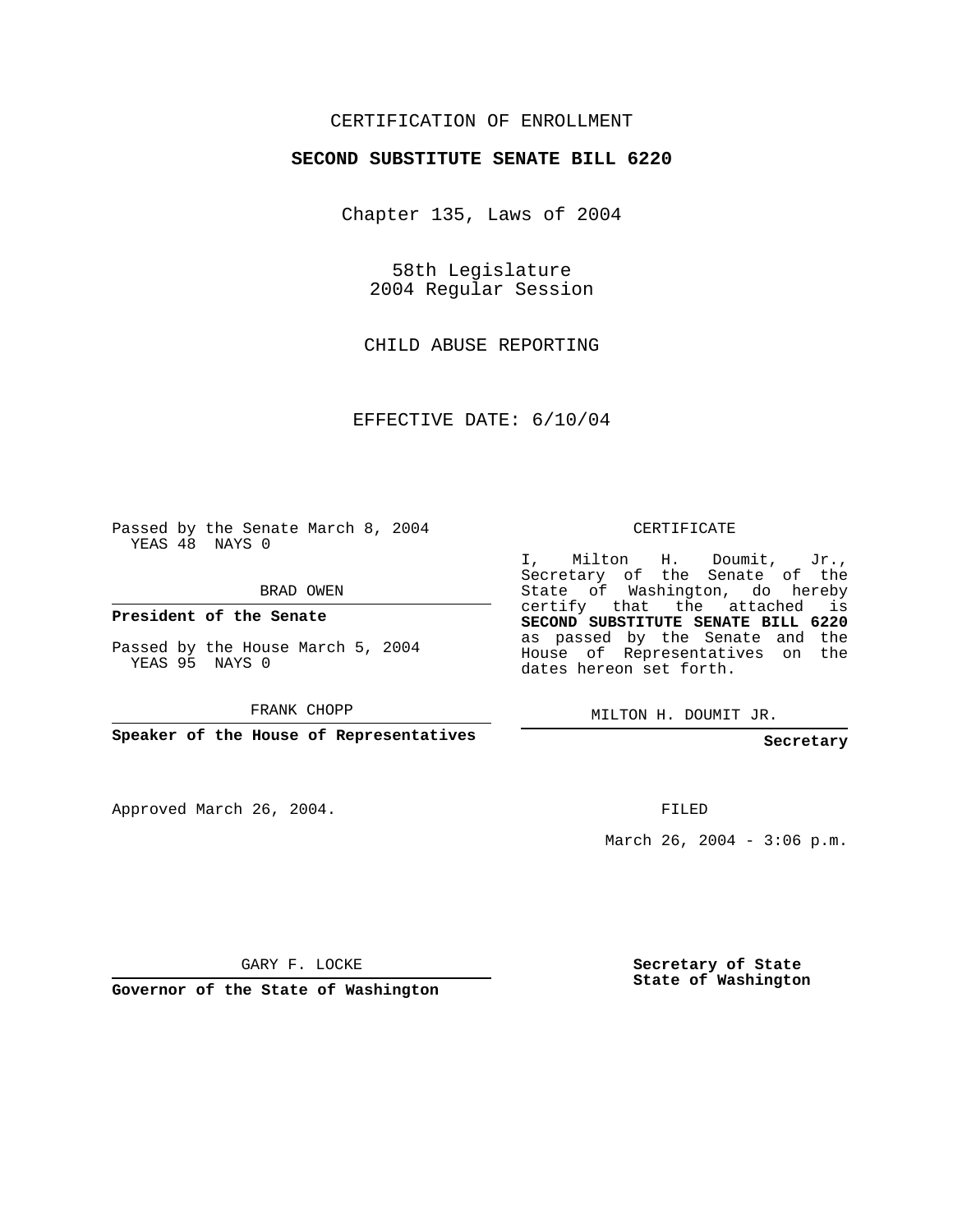## **SECOND SUBSTITUTE SENATE BILL 6220** \_\_\_\_\_\_\_\_\_\_\_\_\_\_\_\_\_\_\_\_\_\_\_\_\_\_\_\_\_\_\_\_\_\_\_\_\_\_\_\_\_\_\_\_\_

\_\_\_\_\_\_\_\_\_\_\_\_\_\_\_\_\_\_\_\_\_\_\_\_\_\_\_\_\_\_\_\_\_\_\_\_\_\_\_\_\_\_\_\_\_

AS AMENDED BY THE HOUSE

Passed Legislature - 2004 Regular Session

## **State of Washington 58th Legislature 2004 Regular Session**

**By** Senate Committee on Ways & Means (originally sponsored by Senators Kohl-Welles, Johnson, McAuliffe, Esser, Winsley, T. Sheldon, Rasmussen, Kline and Keiser)

READ FIRST TIME 02/10/04.

 AN ACT Relating to school employee duty to report suspected child abuse or neglect; and adding a new section to chapter 28A.400 RCW.

BE IT ENACTED BY THE LEGISLATURE OF THE STATE OF WASHINGTON:

 NEW SECTION. **Sec. 1.** A new section is added to chapter 28A.400 RCW to read as follows:

 (1) A certificated or classified school employee who has knowledge or reasonable cause to believe that a student has been a victim of physical abuse or sexual misconduct by another school employee, shall report such abuse or misconduct to the appropriate school administrator. The school administrator shall cause a report to be made to the proper law enforcement agency if he or she has reasonable cause to believe that the misconduct or abuse has occurred as required under RCW 26.44.030. During the process of making a reasonable cause determination, the school administrator shall contact all parties involved in the complaint.

 (2) Certificated and classified school employees shall receive training regarding their reporting obligations under state law in their orientation training when hired and then every three years thereafter.